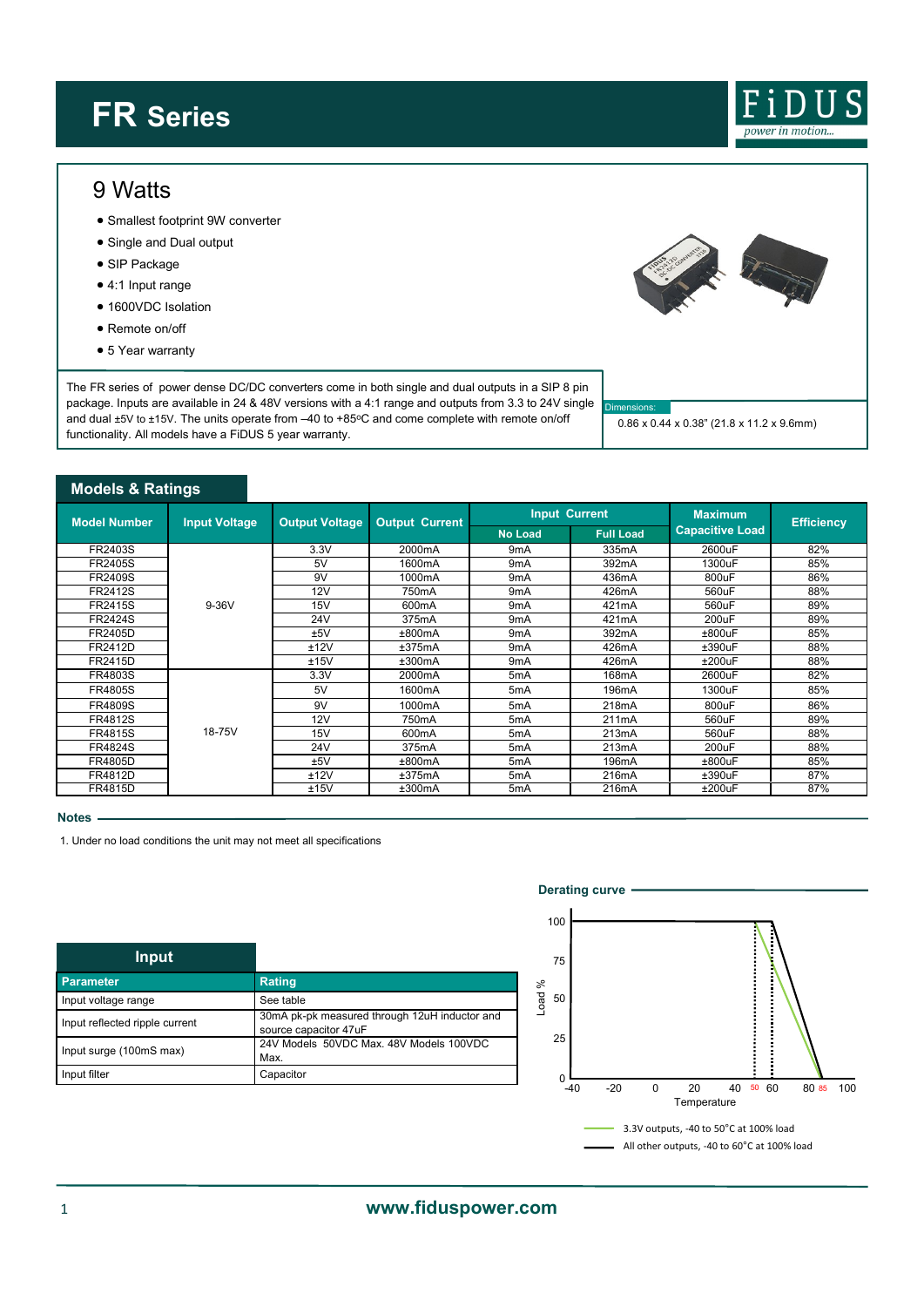# **FR Series**



| <b>Output</b>             |                                                                                                                          |                |                |                        |                                                                                            |
|---------------------------|--------------------------------------------------------------------------------------------------------------------------|----------------|----------------|------------------------|--------------------------------------------------------------------------------------------|
| <b>Parameter</b>          | <b>Minimum</b>                                                                                                           | <b>Typical</b> | <b>Maximum</b> | <b>Units</b>           | <b>Notes &amp; Conditions</b>                                                              |
| Output voltage            | 3.3                                                                                                                      |                | 15             | <b>VDC</b>             | See Model & Ratings table                                                                  |
| Set point accuracy        |                                                                                                                          |                | ±1             | $\%$                   |                                                                                            |
| Line regulation           |                                                                                                                          |                | ±0.2           | $\%$                   | Low line to High line                                                                      |
| Load regulation           |                                                                                                                          |                | ±0.5           | $\%$                   | 5% to 100% load                                                                            |
| Minimum load              |                                                                                                                          | $\Omega$       |                | %                      | Under no load conditions the unit may not meet all<br>specifications                       |
| Cross regulation          |                                                                                                                          |                | ±5             | %                      | On dual output models when one load is varied by 25<br>to 100% and the other is 100% load. |
| Ripple & Noise            |                                                                                                                          |                | 75             | mV pk-pk               | Measured with 20MHz bandwidth, may be larger at<br>low loads                               |
| <b>Transient response</b> | ±5% for 3.3 and 5V outputs.<br>±3% for all other outputs.                                                                |                | % Deviation    | Within 250uS typically |                                                                                            |
| Short circuit protection  |                                                                                                                          |                |                |                        | Continuous with automatic recovery                                                         |
| Maximum capacitive load   |                                                                                                                          |                |                |                        | See Model and Ratings table                                                                |
| Remote on/off             | ON: Open circuit or high impedance. OFF: Short pin 3 to 1 via a 1K resistor - Idle current 2-4mA. See application notes. |                |                |                        |                                                                                            |

| <b>General</b>        |                |                |         |                      |                               |
|-----------------------|----------------|----------------|---------|----------------------|-------------------------------|
| <b>Parameter</b>      | <b>Minimum</b> | <b>Typical</b> | Maximum | <b>Units</b>         | <b>Notes &amp; Conditions</b> |
| Efficiency            | 82             |                | 89      | %                    | See Model & Ratings table     |
| Isolation             |                |                | 1600    | <b>VDC</b>           | Input to output               |
| Isolation resistance  | 1000           |                |         | M Ohm                |                               |
| Isolation capacitance |                |                | 50      | pF                   |                               |
| Switching frequency   |                | 400            |         | <b>KHz</b>           | 24Vin models                  |
|                       |                | 500            |         |                      | 48Vin models                  |
| Power density         |                |                | 62.6    | $W/$ In <sup>3</sup> |                               |
| <b>MTBF</b>           |                | >900           |         | <b>KHrs</b>          | As per MIL-HDBK-217F, 25°C GB |

## **Environmental**

| Parameter               | <b>Minimum</b> | <b>Typical</b> | <b>Maximum</b> | <b>Units</b>    | <b>Notes &amp; Conditions</b>                                                                                                                                               |
|-------------------------|----------------|----------------|----------------|-----------------|-----------------------------------------------------------------------------------------------------------------------------------------------------------------------------|
| Operating temperature   | $-40$          |                | 85             | ۰C              | Derate linearly from 100% load at 50°C to 0% load at<br>85°C for 3.3V output models. Derate linearly from<br>100% load at 60°C to 0% load at 85°C for all other<br>outputs. |
| Storage temperature     | $-55$          |                | 125            | ٥C              |                                                                                                                                                                             |
| Case temperature        |                |                | 100            | ٥C              |                                                                                                                                                                             |
| Cooling                 |                |                |                |                 | Convection cooled                                                                                                                                                           |
| Humidity                |                |                | 95             | %RH             | Non-condensing                                                                                                                                                              |
| Temperature coefficient |                |                | ±0.02          | $%$ / $\circ$ C |                                                                                                                                                                             |

| <b>EMC</b>  |                 |                   |                 |                                                                                                                         |
|-------------|-----------------|-------------------|-----------------|-------------------------------------------------------------------------------------------------------------------------|
|             | <b>Standard</b> | <b>Test level</b> | <b>Criteria</b> | <b>Notes &amp; Conditions</b>                                                                                           |
| Conducted   | EN55032         | Class A           |                 |                                                                                                                         |
| Radiated    | EN55032         | Class A           |                 |                                                                                                                         |
| <b>ESD</b>  | IEC 61000-4-2   | 3                 | Criteria B      | 8kV air discharge, 6kV contact discharge                                                                                |
| <b>RS</b>   | IEC 61000-4-3   | 3                 | Criteria A      | 80~1000 MHz, 20V/m, 80% AM (1kHz)                                                                                       |
| <b>EFT</b>  | IEC 61000-4-4   | 3                 | Criteria A      | Power line : 2kV. See application note                                                                                  |
| Surge       | IEC 61000-4-5   | 3                 | Criteria A      | 1.2/50 µs Open Circuit Voltage, 8/20 µs Short Circuit<br>Current, DC Port, Line to line : 2.0kV See application<br>note |
| <b>CS</b>   | IEC 61000-4-6   | 3                 | Criteria A      | $0.15 \sim 80$ MHz, 10Vrms, 80% AM (1kHz)                                                                               |
| <b>PFMF</b> | IEC 61000-4-8   |                   | Criteria A      | 50Hz. 100A/m continuous. 1000A/m 1sec.                                                                                  |